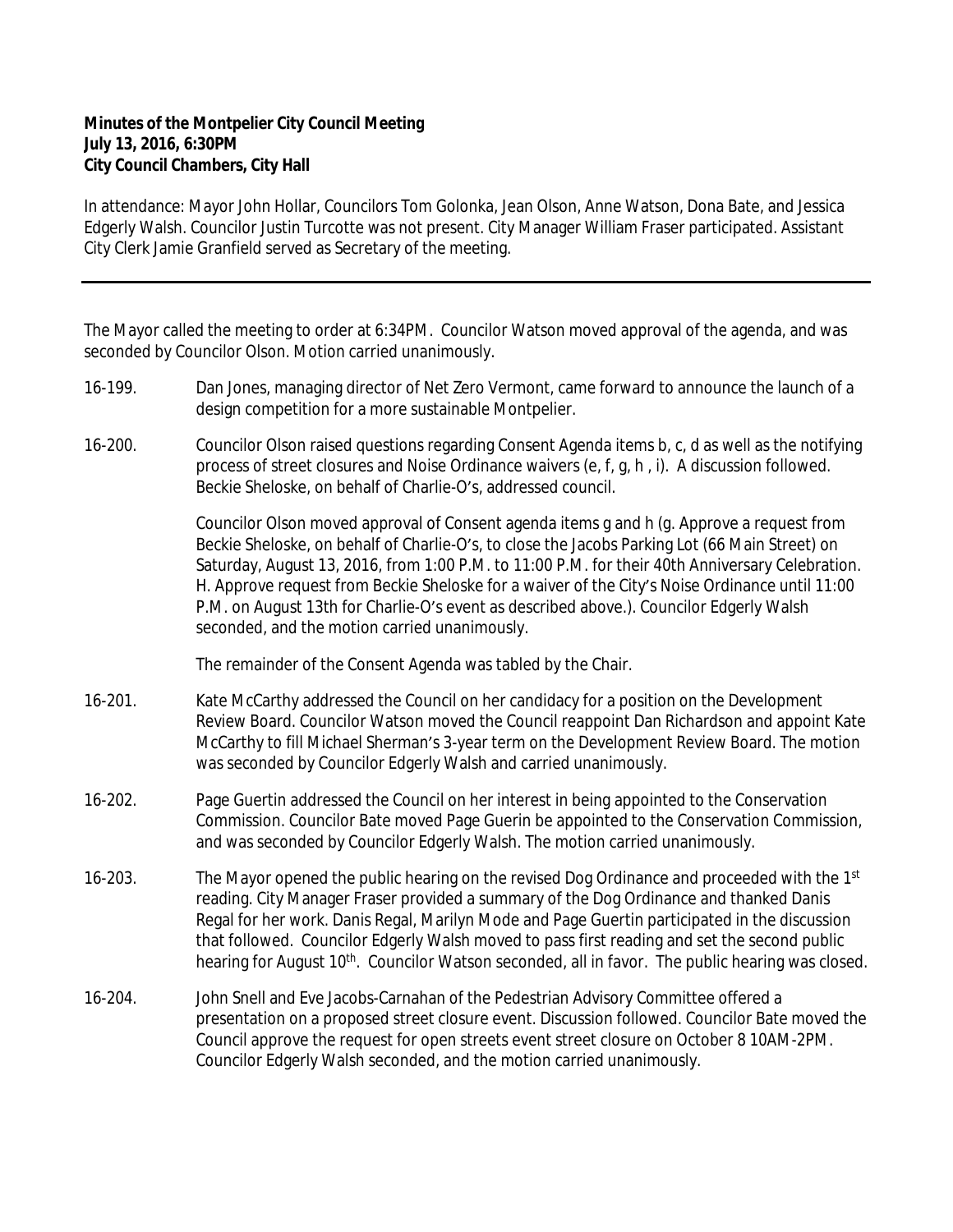- 16-213. Jennifer Gordon, co-chair of the Bicycle Advisory Committee came forward to address the Council to propose the Bicycle Committee be absorbed into the Montpelier Transportation Advisory. Councilors Edgerly Walsh and Bate had questions. Eve Jacobs Carnahan of the Pedestrian Committee and Adam Maxwell of Local Motion came forward to address council. Discussion followed. No action was taken.
- 16-206. Finance Director Sandra Gallup and Public Works Director Tom McArdle came forward to address council with the Water and Sewer 50-Year Master Plan. Discussion followed. Councilor Watson moved to approve the Water and Sewer 50-Year Master Plan, seconded by Councilor Bate, all in favor.
- 16-207. Councilor Watson moved to approve the Water and Sewer Rate Resolution and set rates for FY17 water and sewer. Seconded by Councilor Bate. All in favor. Mayor Hollar thanked Finance Director Sandra Gallup for her work for the City.
- 16-208. Public Works Director Tom McArdle addressed Council regarding the projects for additional PILOT Fund revenue. Councilor Olson had questions and moved to use \$100,000.00 of expected PILOT revenue to fund the economic development plan and use the rest for infrastructure. Councilor Edgerly Walsh seconded the motion. The motion failed 2-3 (Councilors Bate, Golonka, and Watson opposed).

After further discussion, Councilor Watson moved to "fund the capital fund and the city manager's budget as proposed" (\$150,000 to the Capital Fund and \$75,000 to the City Manager's budget for implementation of the Economic Development Strategic Plan). Councilor Edgerly Walsh seconded, and the motion carried 4-1 (Councilor Olson voting nay).

Councilor Edgerly Walsh moved that if the options tax drives more revenue than anticipated, that the additional revenue be spent on economic development. Councilor Watson seconded. After a brief discussion, the motion was withdrawn.

- 16-209. Public Works Director Tom McArdle and Project Management Director Corey Line provided council with an update on the Taylor Street project.
- 16-211. The Mayor opened the second public hearing on the proposed Taxi Ordinance. Councilor Watson moved to approve the Taxi Ordinance, and was seconded by Councilor Edgerly Walsh. All in favor. Mayor Hollar offered comments regarding Uber. The Public Hearing was closed.
- 16-212. Councilor Bate moved to approve the Parking Ordinance, seconded by Councilor Watson. All in favor.
- 16-215. Councilor Bate spoke regarding the Bicycle Committee and the bicycle lanes. Councilor Olson commended the staff who participated in the events on July 3rd. Councilor Watson offered comments regarding Net metering, pesticide usage on the railroad, and urging people to not trespass on property while using Pokemon Go.
- 16-216. Mayor Hollar thanked the amazing staff and volunteers who helped with the July 3<sup>rd</sup> events, as well as Langdon Street Alive and the Mountaineers.
- 16-217. Assistant Clerk Granfield announced that tax bills will be mailed out in the next few days. She also announced that absentee ballots are available, as is early voting up until August 8<sup>th</sup>. Finally,